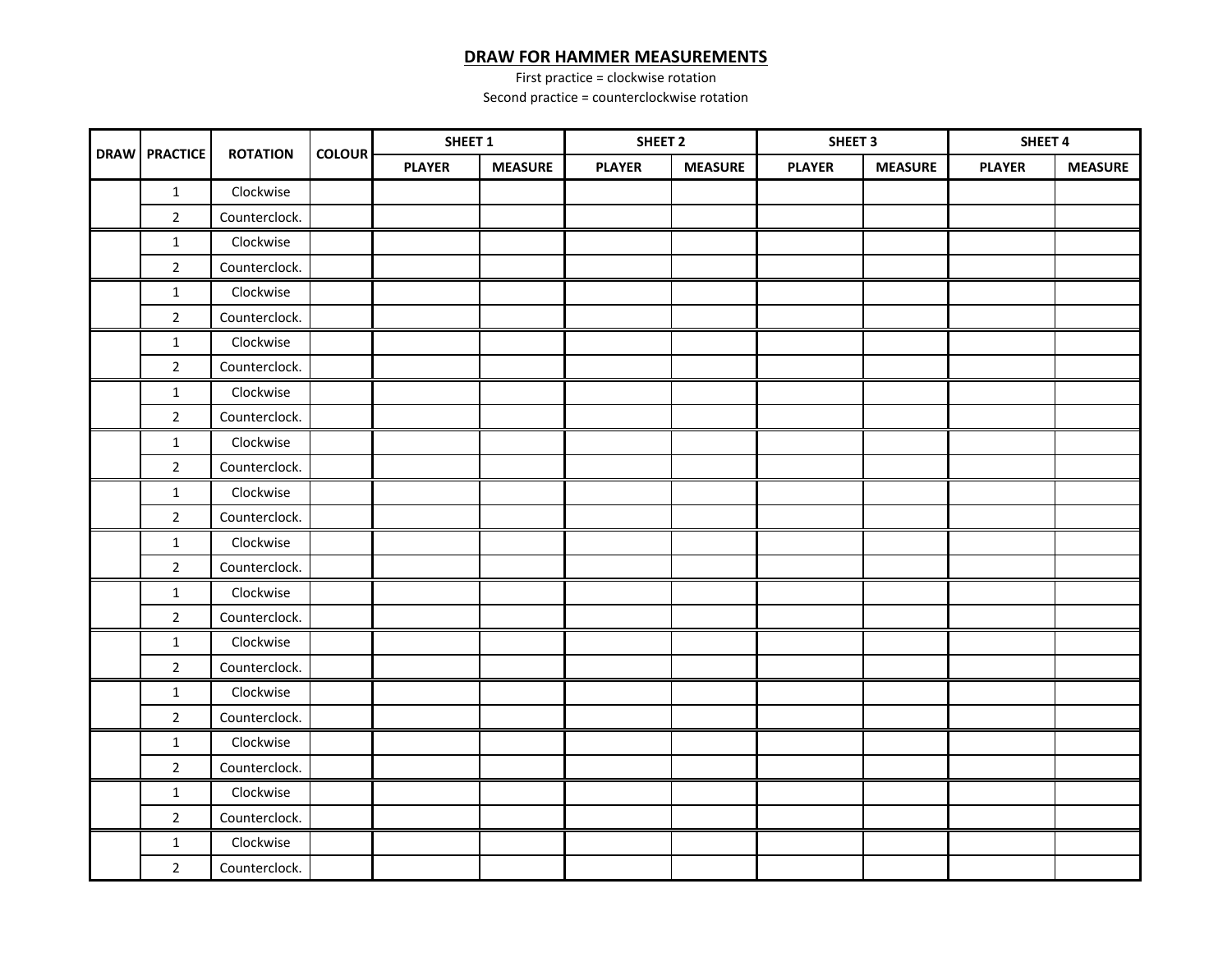## **TEAM RANKING TOTALS**

If team plays 7 games or less, min 1 draw per player If team plays 8 games or more, min 2 draws per player

| <b>TEAM:</b>           |              |                    | <b>TEAM:</b>           |              |                    |  |
|------------------------|--------------|--------------------|------------------------|--------------|--------------------|--|
| <b>PLAYER</b>          | <b>DRAW#</b> | <b>MEASUREMENT</b> | <b>PLAYER</b>          | <b>DRAW#</b> | <b>MEASUREMENT</b> |  |
|                        |              |                    |                        |              |                    |  |
|                        |              |                    |                        |              |                    |  |
|                        |              |                    |                        |              |                    |  |
|                        |              |                    |                        |              |                    |  |
|                        |              |                    |                        |              |                    |  |
|                        |              |                    |                        |              |                    |  |
| <b>RANK AND TOTAL:</b> |              |                    | <b>RANK AND TOTAL:</b> |              |                    |  |

| TEAM:                  |       |                    | <b>TEAM:</b>           |              |                    |  |
|------------------------|-------|--------------------|------------------------|--------------|--------------------|--|
| <b>PLAYER</b>          | DRAW# | <b>MEASUREMENT</b> | <b>PLAYER</b>          | <b>DRAW#</b> | <b>MEASUREMENT</b> |  |
|                        |       |                    |                        |              |                    |  |
|                        |       |                    |                        |              |                    |  |
|                        |       |                    |                        |              |                    |  |
|                        |       |                    |                        |              |                    |  |
|                        |       |                    |                        |              |                    |  |
|                        |       |                    |                        |              |                    |  |
| <b>RANK AND TOTAL:</b> |       |                    | <b>RANK AND TOTAL:</b> |              |                    |  |

| <b>TEAM:</b>           |              |                    | TEAM:                  |              |                    |  |
|------------------------|--------------|--------------------|------------------------|--------------|--------------------|--|
| <b>PLAYER</b>          | <b>DRAW#</b> | <b>MEASUREMENT</b> | <b>PLAYER</b>          | <b>DRAW#</b> | <b>MEASUREMENT</b> |  |
|                        |              |                    |                        |              |                    |  |
|                        |              |                    |                        |              |                    |  |
|                        |              |                    |                        |              |                    |  |
|                        |              |                    |                        |              |                    |  |
|                        |              |                    |                        |              |                    |  |
|                        |              |                    |                        |              |                    |  |
| <b>RANK AND TOTAL:</b> |              |                    | <b>RANK AND TOTAL:</b> |              |                    |  |

| <b>TEAM:</b>           |              |                    | <b>TEAM:</b>           |       |                    |  |
|------------------------|--------------|--------------------|------------------------|-------|--------------------|--|
| <b>PLAYER</b>          | <b>DRAW#</b> | <b>MEASUREMENT</b> | <b>PLAYER</b>          | DRAW# | <b>MEASUREMENT</b> |  |
|                        |              |                    |                        |       |                    |  |
|                        |              |                    |                        |       |                    |  |
|                        |              |                    |                        |       |                    |  |
|                        |              |                    |                        |       |                    |  |
|                        |              |                    |                        |       |                    |  |
|                        |              |                    |                        |       |                    |  |
| <b>RANK AND TOTAL:</b> |              |                    | <b>RANK AND TOTAL:</b> |       |                    |  |

| <b>TEAM:</b>           |       |                    |
|------------------------|-------|--------------------|
| <b>PLAYER</b>          | DRAW# | <b>MEASUREMENT</b> |
|                        |       |                    |
|                        |       |                    |
|                        |       |                    |
|                        |       |                    |
|                        |       |                    |
|                        |       |                    |
| <b>RANK AND TOTAL:</b> |       |                    |

| TEAM:                  |       |                    |
|------------------------|-------|--------------------|
| <b>PLAYER</b>          | DRAW# | <b>MEASUREMENT</b> |
|                        |       |                    |
|                        |       |                    |
|                        |       |                    |
|                        |       |                    |
|                        |       |                    |
|                        |       |                    |
| <b>RANK AND TOTAL:</b> |       |                    |

| <b>TEAM:</b>           |       |                    |
|------------------------|-------|--------------------|
| <b>PLAYER</b>          | DRAW# | <b>MEASUREMENT</b> |
|                        |       |                    |
|                        |       |                    |
|                        |       |                    |
|                        |       |                    |
|                        |       |                    |
|                        |       |                    |
| <b>RANK AND TOTAL:</b> |       |                    |

| TEAM:                  |       |                    |
|------------------------|-------|--------------------|
| <b>PLAYER</b>          | DRAW# | <b>MEASUREMENT</b> |
|                        |       |                    |
|                        |       |                    |
|                        |       |                    |
|                        |       |                    |
|                        |       |                    |
|                        |       |                    |
| <b>RANK AND TOTAL:</b> |       |                    |